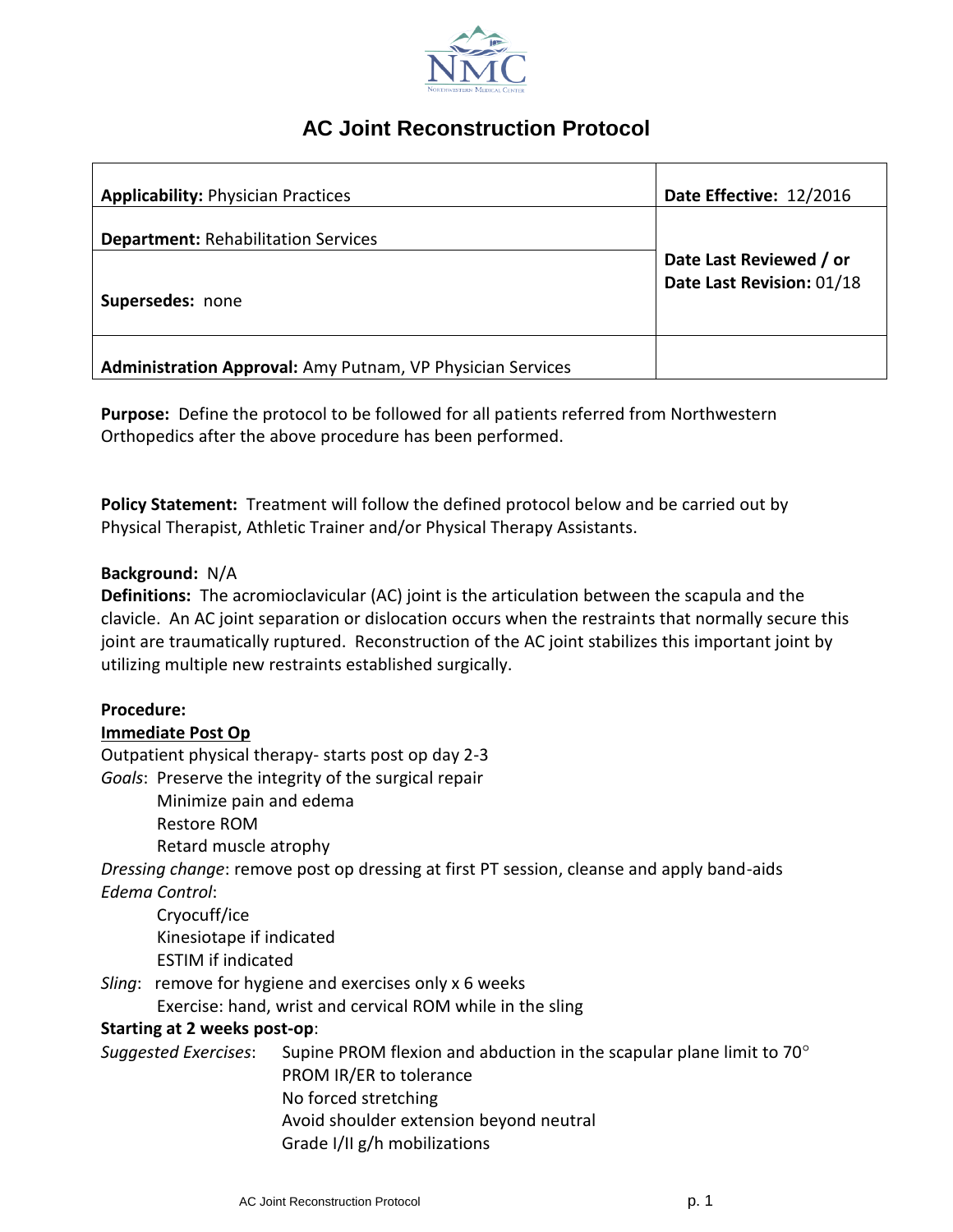

## **Starting at week 4 post op**:

*Suggested Exercises*: Increase PROM flexion, abduction, IR/ER gradually to tolerance Do not force g/h extension Deltoid and rotator cuff isometrics in neutral

# I**ntermediate PHASE: Moderate Protection Phase**

*Goals*: Progression of ROM Preserve the integrity of the surgical repair Resolve pain and swelling

## **Post-op Weeks 6-10**

*Edema Control*: Cryocuff/ice Kinesiotape if indicated ESTIM if indicated *Sling*: wean from sling

*Precautions*: Continue to avoid forcing g/h extension until 10 weeks

No contact activities

#### *Suggested Exercises*:

Continue deltoid and rotator cuff isometrics Progress AAROM to AROM gravity assisted to gravity resisted

#### **Post-Op Week 10-12**

*Suggested Exercises*: P/AROM shoulder in all directions Initiate gentle scapular strengthening Shoulder and Scapular isometrics in various positions

## **Strengthening PHASE (Weeks 12-18)**

*Goals*: Full ROM Improve muscular strength, power and endurance Improve neuromuscular control Normalize arthrokinematics

- *Exercises*: Continue A/PROM as indicated Shoulder and scapular strengthening progressing resistance to tolerance Scapular stabilization activities
- *Precautions*: No deadlifts or pressing activities No contact activities

#### **ADVANCED STRENGTHENING PHASE (Weeks 18+)**

*Goals*: Gradual return to sport activities Maintain strength, mobility and stability

#### **Criteria to enter this phase**:

- Full functional ROM
- Good shoulder stability